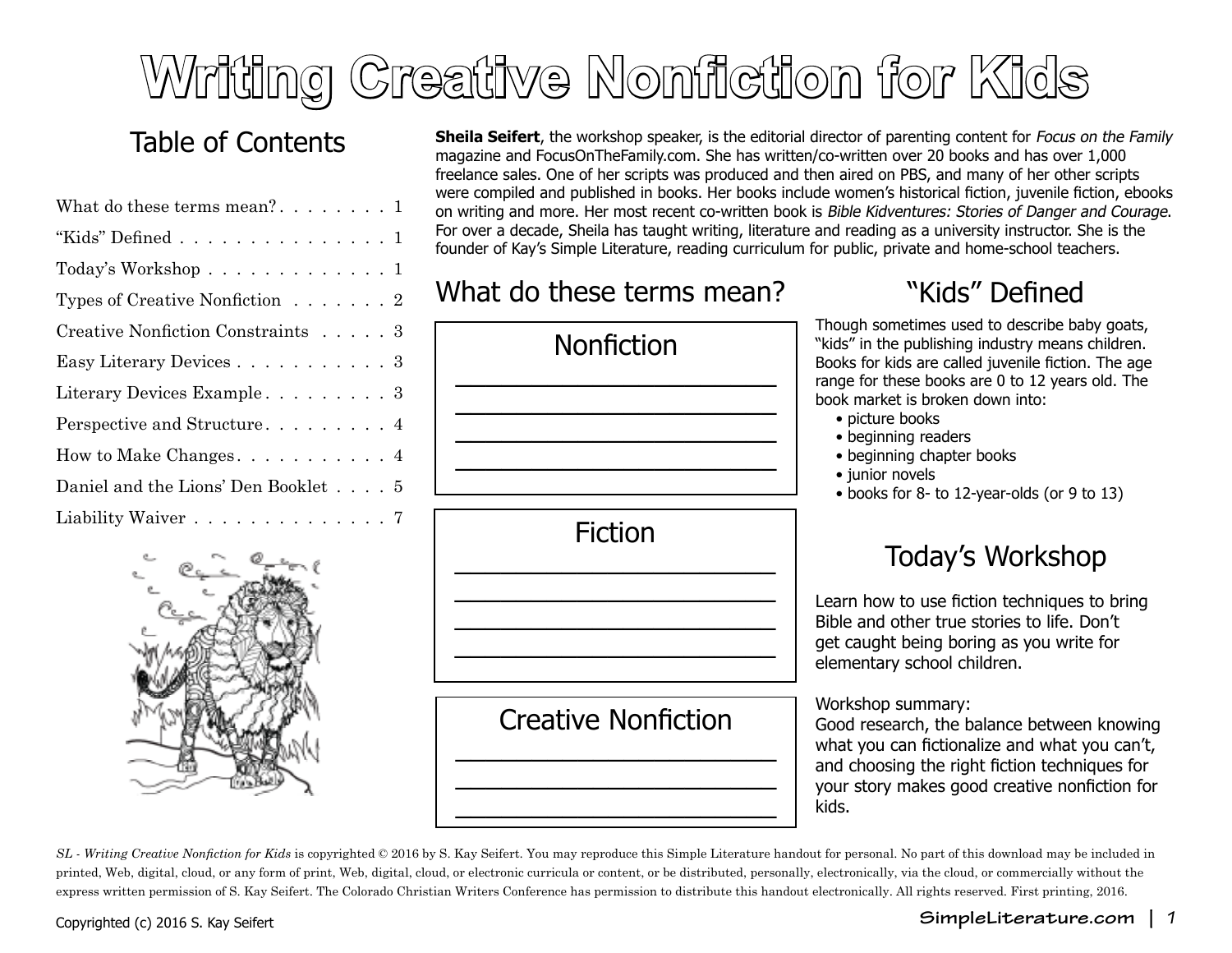### **Types of Creative Nonfiction**

<span id="page-1-0"></span>

| <b>Personal Essay</b>                                                                                                                         |                                                                                                                                                                                                                                      | <b>Case File</b><br>$Facts: \_\_$                                                                                                                                                                                                                                                                                                                                                                                                                                  |                                                                                                                      |
|-----------------------------------------------------------------------------------------------------------------------------------------------|--------------------------------------------------------------------------------------------------------------------------------------------------------------------------------------------------------------------------------------|--------------------------------------------------------------------------------------------------------------------------------------------------------------------------------------------------------------------------------------------------------------------------------------------------------------------------------------------------------------------------------------------------------------------------------------------------------------------|----------------------------------------------------------------------------------------------------------------------|
| <u> 1989 - Johann Barn, fransk politik amerikansk politik (</u>                                                                               |                                                                                                                                                                                                                                      | $Use: \begin{tabular}{ c c c } \hline \multicolumn{3}{ c }{\textbf{}} & \multicolumn{3}{ c }{\textbf{}} \\ \hline \multicolumn{3}{ c }{\textbf{}} & \multicolumn{3}{ c }{\textbf{}} \\ \hline \multicolumn{3}{ c }{\textbf{}} & \multicolumn{3}{ c }{\textbf{}} \\ \hline \multicolumn{3}{ c }{\textbf{}} & \multicolumn{3}{ c }{\textbf{}} \\ \hline \multicolumn{3}{ c }{\textbf{}} & \multicolumn{3}{ c }{\textbf{}} \\ \hline \multicolumn{3}{ c }{\textbf{}}$ |                                                                                                                      |
| $Use: \qquad \qquad$<br><u> 1989 - Johann Barbara, markatur basar masjid ayyik da shekara ta 1989 - An ama shekara ta 1989 - An ama sheka</u> |                                                                                                                                                                                                                                      |                                                                                                                                                                                                                                                                                                                                                                                                                                                                    |                                                                                                                      |
|                                                                                                                                               |                                                                                                                                                                                                                                      |                                                                                                                                                                                                                                                                                                                                                                                                                                                                    |                                                                                                                      |
|                                                                                                                                               |                                                                                                                                                                                                                                      |                                                                                                                                                                                                                                                                                                                                                                                                                                                                    | <b>Bible Stories</b>                                                                                                 |
| <u> 1989 - Johann Barn, amerikansk politiker (</u>                                                                                            | <b>Memoir</b>                                                                                                                                                                                                                        |                                                                                                                                                                                                                                                                                                                                                                                                                                                                    |                                                                                                                      |
| Kid audience: ____________                                                                                                                    | Use: $\qquad \qquad$                                                                                                                                                                                                                 |                                                                                                                                                                                                                                                                                                                                                                                                                                                                    |                                                                                                                      |
| <u> 1980 - Johann Barn, fransk politik (</u>                                                                                                  |                                                                                                                                                                                                                                      |                                                                                                                                                                                                                                                                                                                                                                                                                                                                    |                                                                                                                      |
| <b>Blog</b>                                                                                                                                   | <u> 1989 - Johann Harry Harry Harry Harry Harry Harry Harry Harry Harry Harry Harry Harry Harry Harry Harry Harry Harry Harry Harry Harry Harry Harry Harry Harry Harry Harry Harry Harry Harry Harry Harry Harry Harry Harry Ha</u> | <b>Textbook &amp;</b><br><b>Sunday School Material</b>                                                                                                                                                                                                                                                                                                                                                                                                             | $Value: \_$                                                                                                          |
| <u> 1989 - Johann Stein, mars an deus Amerikaansk kommunister (</u>                                                                           | $Value: \_$                                                                                                                                                                                                                          |                                                                                                                                                                                                                                                                                                                                                                                                                                                                    |                                                                                                                      |
| Use:                                                                                                                                          | Kid audience: ___________                                                                                                                                                                                                            | Use:                                                                                                                                                                                                                                                                                                                                                                                                                                                               | <u> Alexandria de la contrada de la contrada de la contrada de la contrada de la contrada de la contrada de la c</u> |
|                                                                                                                                               | <u> Alexandria (Carlo Carlo Carlo Carlo Carlo Carlo Carlo Carlo Carlo Carlo Carlo Carlo Carlo Carlo Carlo Carlo Ca</u><br><u> 1980 - Jan Sterling Sterling (d. 1980)</u>                                                             | <u> 2008 - Andrea Albert III, am bhaile an t-Iomraidh ann an t-Iomraidh ann an t-Iomraidh ann an t-Iomraidh ann an </u>                                                                                                                                                                                                                                                                                                                                            |                                                                                                                      |
|                                                                                                                                               |                                                                                                                                                                                                                                      |                                                                                                                                                                                                                                                                                                                                                                                                                                                                    |                                                                                                                      |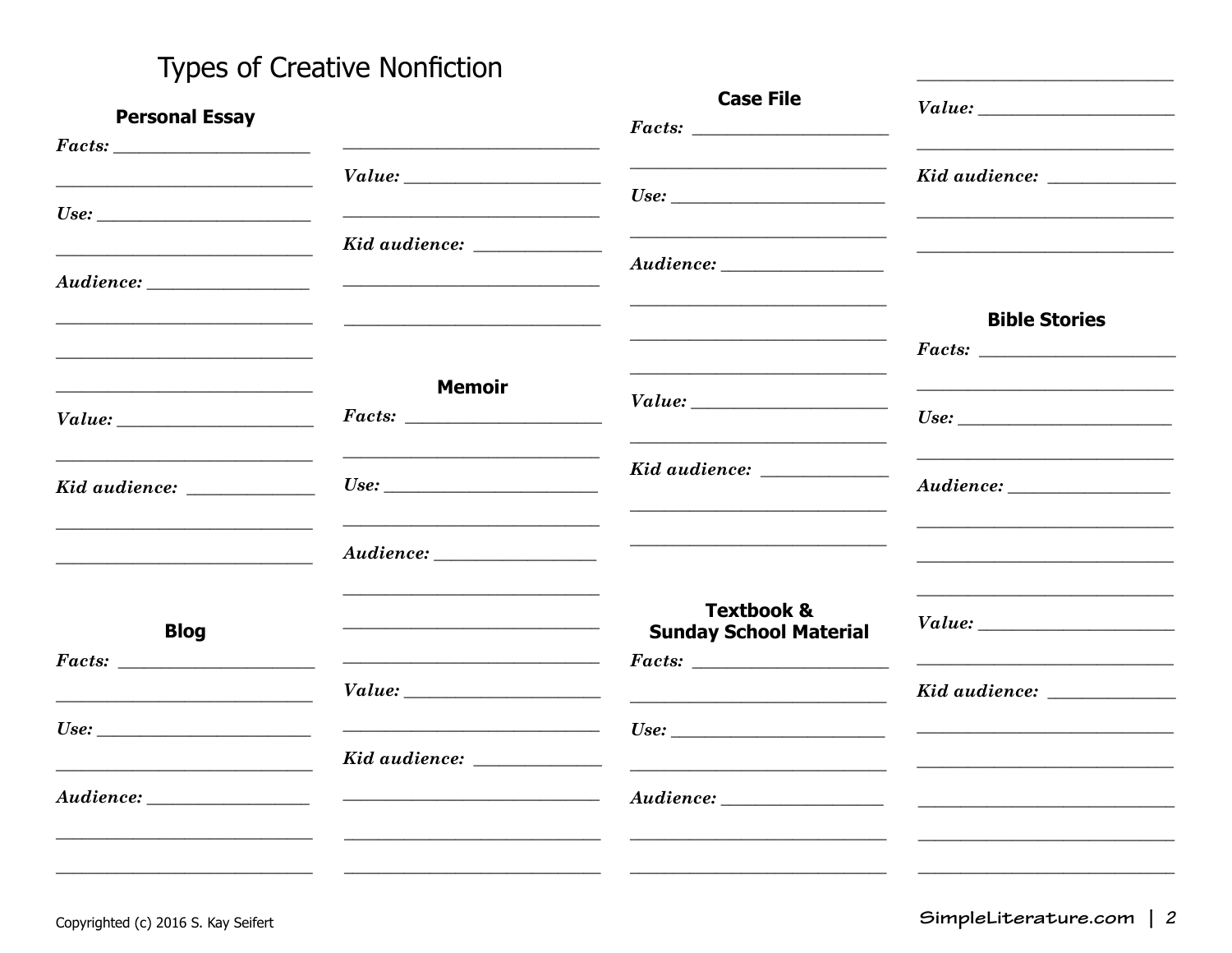<span id="page-2-0"></span>

| <b>Elements</b>                                                                      | <b>Flexibility</b> |                        |  |  |  |  |
|--------------------------------------------------------------------------------------|--------------------|------------------------|--|--|--|--|
|                                                                                      | Change             | <b>Rules to Follow</b> |  |  |  |  |
| <b>Word Choices</b>                                                                  |                    |                        |  |  |  |  |
| Perspective                                                                          |                    |                        |  |  |  |  |
| What Happened                                                                        |                    |                        |  |  |  |  |
| When It Happened                                                                     |                    |                        |  |  |  |  |
| How It Happened                                                                      |                    |                        |  |  |  |  |
| Why It Happened                                                                      |                    |                        |  |  |  |  |
| Where It Happened                                                                    |                    |                        |  |  |  |  |
| To Whom It Happened                                                                  |                    |                        |  |  |  |  |
| Dialogue:<br>There is a fine line between creative nonfiction and historical fiction |                    |                        |  |  |  |  |

### Easy Literary Devices

**Alliteration** is the repetition of a single sound at the beginning of words near each other. *Example: Bring me a bundle of branches.*

**Assonance** is the repetition of a single vowel sound within a series of words. *Example: Find more cores on the floor.*

**Hyperboles** are an exaggerated descriptions and often include two *as* words. *Example: He is as tall as an oak tree.*

**Metaphors** compare two things

without using *like* or *as*. *Example: He is a bunny (if he really isn't a bunny).*

**Onomatopoeias** are words that sound like their definitions. *Examples: buzz, sizzle, boom, meow*

**Personification** means giving an object a human quality. *Example: The wind lifted the girl's hat and tried it on.*

**Similes** compare two things. Search for the words *like* or *as*. *Example: He ran just like a bunny.*

## Literary Device Example

### **Father and Sons**

*by Aesop, translated by V.S. Vernon Jones with an introduction by G.K. Chesterton*

A certain man had several sons who were always quarrelling with one another, and, try as he might, he could not get them to live together in harmony. So he determined to convince them of their folly by the following means. Bidding them fetch a bundle of sticks, he invited each in turn to break it across his knee. All tried and all failed: and then he undid the bundle, and handed them the sticks one by one, when they had no difficulty at all in breaking them. "There, my boys," said he, "united you will be more than a match for your enemies: but if you quarrel and separate, your weakness will put you at the mercy of those who attack you." Union is strength.

### **Sticks and Strength**

*by Sheila Seifert, adapted from the Aesop fable "Father and Sons" published in* Adventures in Odyssey 90 Devotions for Kids

Once, there lived a family with five children. These kids quarreled about everything. They bickered over breakfast. They picked fights at playtime and squabbled over clothes, friends, and even toothpaste.

This brood of battling brothers and sisters fought so much and so often that their father finally yelled, "Bring me a bundle of branches!" Now that may seem like a strange thing for a father to say, but they did live near a forest, and he had a good reason.

Before long, they brought him the requested sticks and only squabbled seven times as they did so. Their father took the large stack and handed them to his oldest son.

"Break this heap in half," he said. The oldest tried, but it was too thick too break.

The father took back the sticks and gave them to his second.

"Split these sticks in half," he said to his daughter. She tried, but she couldn't. So her father gave the bundle to each of his babes, but none could break the bundle in half.

Then the wise father handed each child a single stick.

"Break it," he told them. Each broke their branch easily. He had them break more until the bundle of branches had been completely broken.

 "If you stand side-by-side," said their father, "your adversaries won't be able to stop you. But if you bicker and battle and stand alone, you can easily be broken."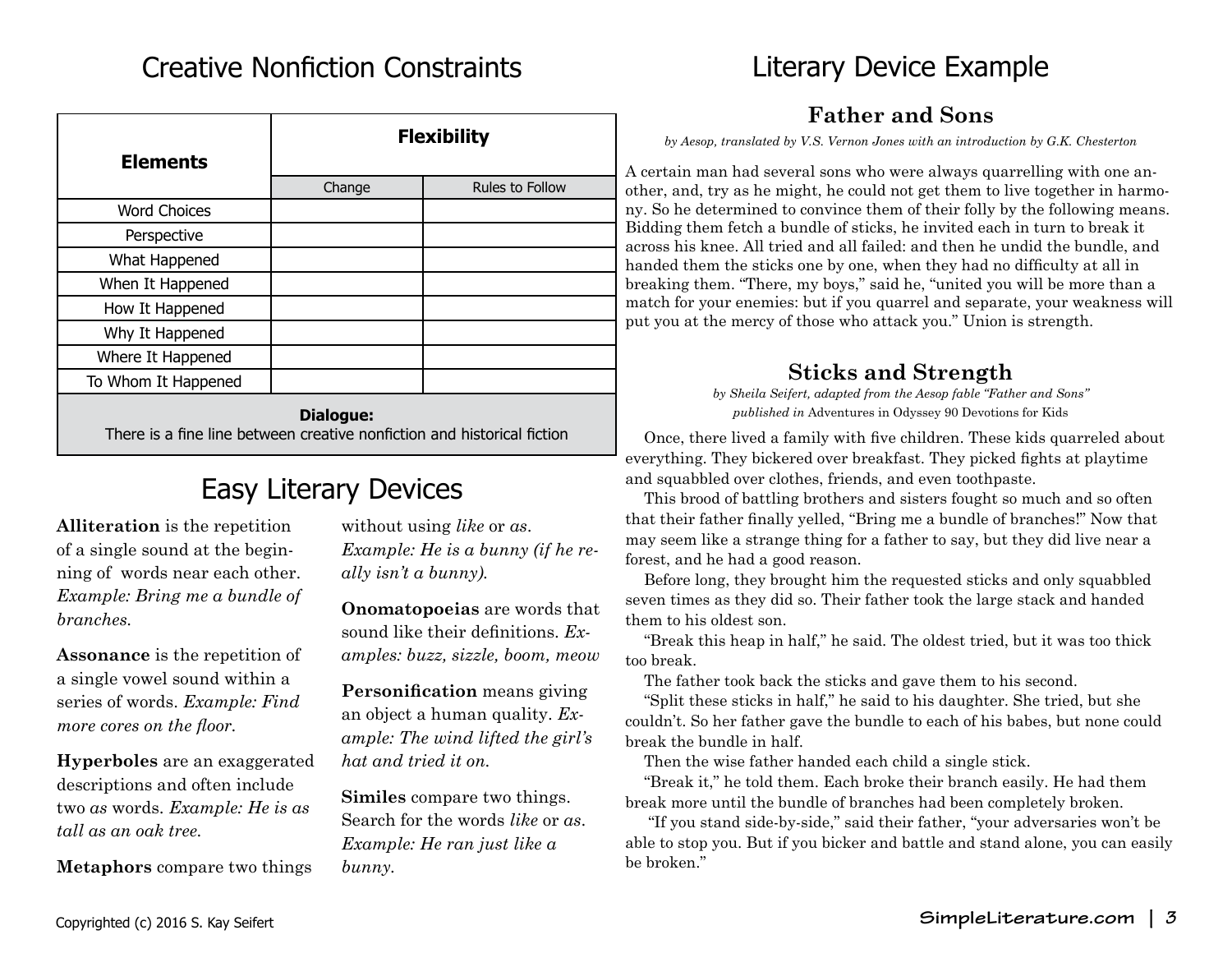### Perspective and Structure **How to Make Changes**

#### <span id="page-3-0"></span>**Daniel 1:3-4**

Then the king commanded Ashpenaz, his chief eunuch, to bring some of the people of Israel, both of the royal family[a] and of the nobility, youths without blemish, of good appearance and skillful in all wisdom, endowed with knowledge, understanding learning, and competent to stand in the king's palace, and to teach them the literature and language of the Chaldeans.

#### **Daniel 1:8**

But Daniel resolved that he would not defile himself with the king's food, or with the wine that he drank. Therefore he asked the chief of the eunuchs to allow him not to defile himself.

#### **Daniel 1:16**

So the steward took away their food and wine they were to drink, and gave them vegetables.

#### **Daniel 2:9**

[Nebuchadnezar said,] "Tell me the dream, and I shall know that you can show me its interpretation."

#### **Daniel 2:16**

And Daniel went in and requested the king to appoint him a time, that he

What does perspective mean for writers?

might show the interpretation to the king.

#### **Daniel 5:5**

[After King Nebuchadnezar's death,] the fingers of a human hand appeared and wrote on the plaster of the wall of the king's palace.

#### **Daniel 5:13**

Then Daniel was brought in before the king.

#### **Daniel 5:28**

[Daniel said,] "Your kingdom is divided and given to the Medes and Persians."

#### **Daniel 6:1**

And Darius the Mede received the kingdom.

#### **Daniel 6:10**

[Daniel] got down on his knees three times a day and prayed.

#### **Daniel 6:16**

Daniel was brought and cast into the den of lions.

#### **Daniel 6:22**

\_\_\_\_\_\_\_\_\_\_\_\_\_\_\_\_\_\_\_\_\_\_\_\_\_\_\_\_\_\_\_\_\_\_\_\_\_\_\_\_\_\_\_\_\_\_\_\_\_\_\_\_\_\_\_\_\_\_\_\_\_\_\_\_

\_\_\_\_\_\_\_\_\_\_\_\_\_\_\_\_\_\_\_\_\_\_\_\_\_\_\_\_\_\_\_\_\_\_\_\_\_\_\_\_\_\_\_\_\_\_\_\_\_\_\_\_\_\_\_\_\_\_\_\_\_\_\_\_

[Daniel said,] "My God sent his angel and shut the lions' mouths, and they have not harmed me."

1. Change the person: first, second, or third persons

2. Change the point-of-view, possibly not the main character.

3. Emphasis: Focus on one specific area or re-balance the emphasis of the nonfiction story (eg., Cinderella could focus on her relationship with her godmother).

#### **Booklet Directions**

Make a copy of the booklet for each student. Have them follow these directions to make their booklets:

1. Fold the sheet of paper in half the long way. The printed side of the sheet should be showing, and the non-printed or blank side should not be showing. Unfold.

2. Fold the sheet of paper in half the short way. The printed side of the sheet should be showing, and the non-printed or blank side should not be showing.

3. Fold the lines that are halfway between the center fold and the edge of the paper into the middle; this time the blank side of the sheet will be on the outside. (The short, outside edge, on either edge of the sheet should be lined up with the center fold.) Unfold the outside edges only.

4. With a scissor, cut along the crease that has a dotted line on it in the middle of the page. Unfold.

5. Refold the sheet of paper in half the long way. The printed side of the sheet should be visible.

6. Push page cover-1 toward page 4-5 so the middle pages form a diamond. Push together so these front-back pages form: cover-1, 2-3, 4-5, 6-7.

7. Fold so the cover is on one side of the booklet, page 7 is on the back of the booklet, and all other pages are between them.

8. Your booklet is done.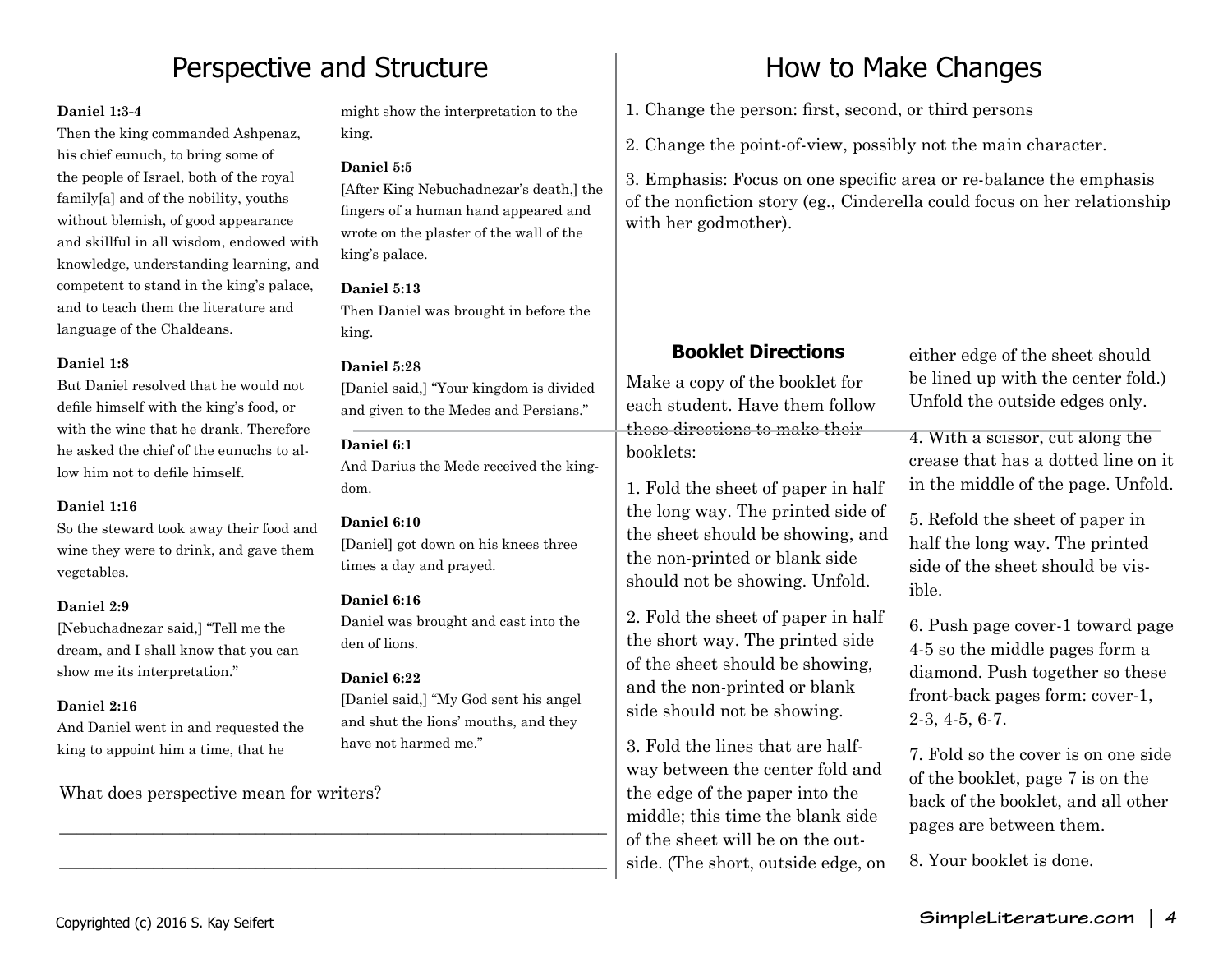$\Box$  Choice 1: If you serve God with

**What will you do? Make a choice. Check the box.**

 $I \mapsto$  The king recognizes you as a wise man. Then one day he has a dream. He wants someone to tell him his dream and what it means. When no one can, he orders the death of all his wise men. That now includes you. Fortunately God reveals the dream to you, and you tell the king. No one dies. You serve this king for many years. When he dies, others become king. You serve them.

 $E \mapsto \Box$  I he king of Babylon takes good care of you, but he owns you, "N" ot o $\mathcal{D}$  . svitage sid litte are uoY  $\cdot$ , ased uo

 $\Box \rightarrow \Box$  The king does not rebent and you do not ask him to. Go to  $\cdot$ c bage 3.

fou seop *x*ezzeuspeg aury □← serve God. He thinks only of his own pleasure and personal gain.  $\cdot$  2 egaq no  $\cdot$   $\cdot$   $\cdot$  of ob

<span id="page-4-0"></span> $\Box \rightarrow \Box$   $\Box$  we no  $\Box$  and  $\Box \leftrightarrow \Box$ to. Your land has been conquered.  $G$  of  $\mathbb{Z}_n$  and  $\mathbb{Z}_n$  and  $\mathbb{Z}_2$ 

> $J \mapsto \neg$  You pray openly three times a day. Today is no different—except your prayers today break the law. Your punishment is time in the lions' den.

> King Darius is upset about being tricked. He tells you, "May your God deliver you." You are put into a deep pit filled with lions. A large stone is rolled over the opening. It is completely

> The next day, the stone is moved. The king says, "Has your God saved you?" "Yes," you say. "I am not harmed." This makes the king happy. You are helped out of the lions' den. Those who tricked you are thrown in. They do not

dark. Lions move toward you.

survive.

6

THE END

 $\mathbf{D} \mapsto \mathbf{X}$ ou tell the king that he and his kingdom will be destroyed. That night, he is killed. The Medes take over. Darius leads the Medes. He becomes the new king. He puts you in charge of all his wise men. That is good. His wise men do not like this. That is bad. They set a trap for you. They trick the king into passing a law. The law says that no one can pray to anyone but Darius for thirty days.

*z* **ou do w** *n n n n n n n n n n n n n n n n n n n n n n n n n n n n n n n n n n* **Make a choice. Check the box.**

 $\Box$  Choice 1: If you secretly keep braying, go to  $\mathbb{R}^n$  on page 1.

 $\Box$  Choice 2: If you pray openly at

 $\mathcal{F}$  and  $\mathcal{F}$  are the set of  $\mathcal{F}$  and  $\mathcal{F}$  are the set of  $\mathcal{F}$  and  $\mathcal{F}$  are the set of  $\mathcal{F}$  and  $\mathcal{F}$  are the set of  $\mathcal{F}$  and  $\mathcal{F}$  are the set of  $\mathcal{F}$  and  $\mathcal{F}$  are the set of  $\cdot$  9.  $\theta$  and  $\theta$  of  $\theta$ ,  $\theta$  of  $\theta$  of  $\theta$  of  $\theta$  of  $\theta$  of  $\theta$  or  $\theta$  or  $\theta$  or  $\theta$ 

C **C C C C C C C**  $\omega$  as a corrected as  $\omega$ follow God. Instead, he throws a s por user sum it as a pure from God's Temple. This is an unholy thing to do. An invisible hand writes strange words on the wall. No one knows what the words mean. The queen tells the king to send for you. God reveals the message to you, and you

> $K \mapsto$  The food isn't made according to God's Laws so you want to drink water and eat vegetables instead of it. The king's servant allows you to be tested. After ten days of eating this way, you look healthy. He lets you continue.

*z* **ou do with** *xon* **do** *x* **Make a choice. Check the box.**  $\Box$  Choice 1: If you give the king bad

 $\Box$  Choice 2: If you tell the king to repent so God will forgive him, go to

 $\cdot$ g egad no "U" on page 3.

tell the king.

 $\cdot$ <sup>4</sup>.  $\cdot$ <sup>4</sup>  $\cdot$ <sup>4</sup>.  $\cdot$ <sup>4</sup>

**What will you do? Make a choice. Check the box.**  $\Box$  Choice 1: If in time you meet King Nebuchadnezzar, go to "I" on page 5.  $\Box$  Choice 2: If eventually you escape, go to "H" on page 4.



If you liked this story, you might like this book: **Bible Kidventures: Stories of Danger and Courage** DANIEL 1-6 *written by Sheila Seifert illustrated by Riley Naylor*

**Daniel and the Lions' Den**

What Will You Do?

 $\mathbf{B} \mapsto \mathbf{\square}$  Aeq more than men. You do not hide your faith. Go . $\partial \theta$  aged no  $\mathcal{N}_\mathbf{u}$  of

live in Jerusalem, until Babylon's king defeats your city. Then you and other young nobles are taken as prisoners. But you get to live in the king's palace and eat his food. You are taught the stories, language, and wisdom of the Chaldeans. **? do you ill <sup>w</sup> hat W Make a choice. Check the box.**  $\Box$  Choice 1: If you fight your way

ont of the palace, go to  $\mathbb{F}^n$  on page 4.  $\Box$  Choice 2: If you refuse to eat the  $\cdot$  paged no  $\cdot$   $\lambda$ <sup>r</sup> of og  $\cdot$  boot s'gnize

**Pretend you are Daniel.** You we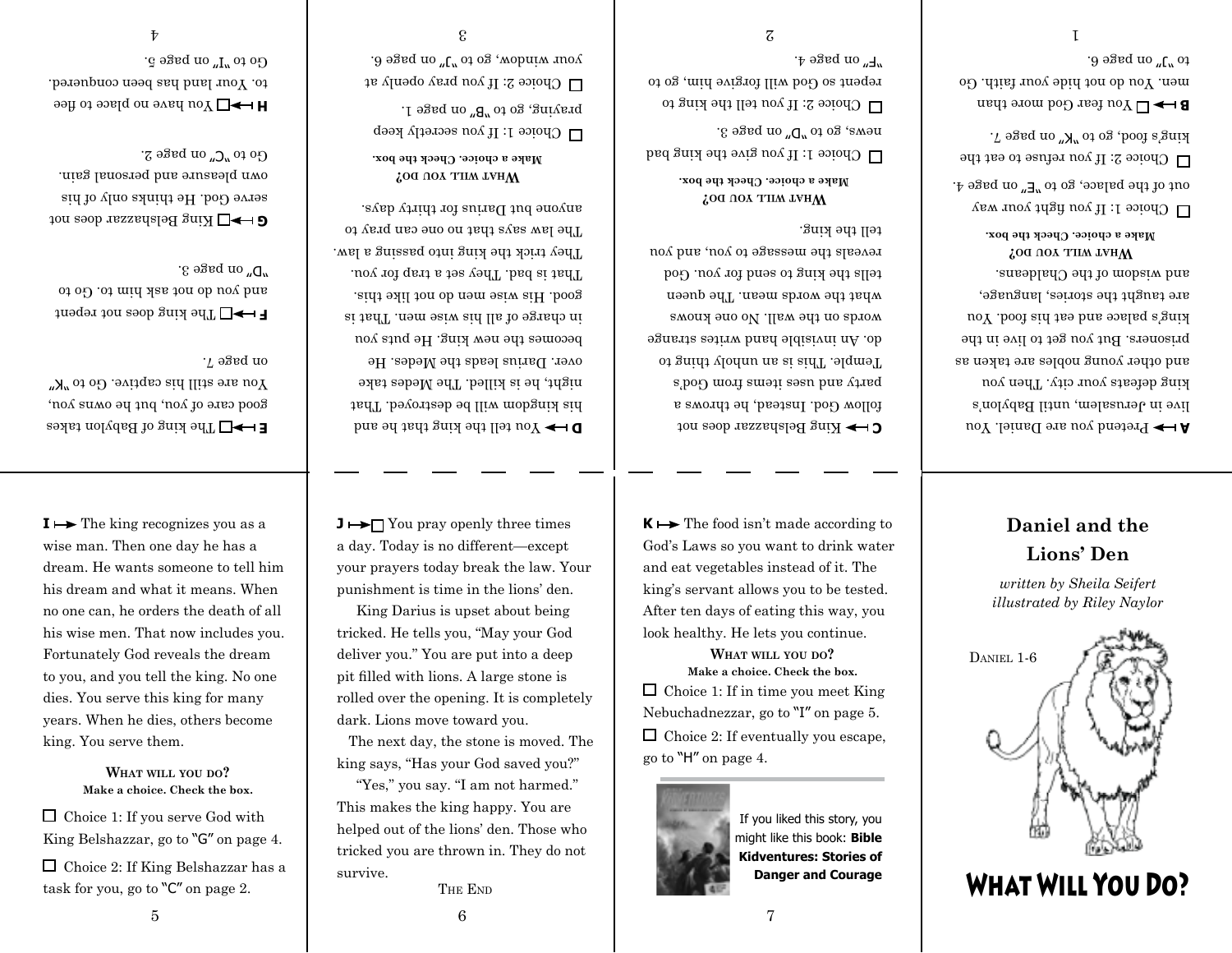#### **Jesus and Beelzebub (ESV)**

- 14 Now he was casting out a demon that was mute. When the demon had gone out, the mute man spoke, and the people marveled.
- 15 But some of them said, "He casts out demons by Beelzebub, the prince of demons,"
- 16 while others, to test him, kept seeking from him a sign from heaven.
- 17 But he, knowing their thoughts, said to them, "Every kingdom divided against itself is laid waste, and a divided household falls.
- 18 And if Satan also is divided against himself, how will his kingdom stand? For you say that I cast out demons by Beelzebub.
- 19 And if I cast out demons by Beelzebub, by whom do your sons cast them out? Therefore they will be your judges.
- 20 But if it is by the finger of God that I cast out demons, then the kingdom of God has come upon you.
- 21 When a strong man, fully armed, guards his own palace, his goods are safe;
- 22 but when one stronger than he attacks him and overcomes him, he takes away his armor in which he trusted and divides his spoil.
- 23 Whoever is not with me is against me, and whoever does not gather with me scatters.

#### **A Kingdom Divided**

While Jesus was on earth, he cast out demons. One demon that he cast out had kept a man from talking. Once the demon was gone, the mute man was able to speak. Everyone around Jesus was amazed.

But some, who were skeptical, said, "He casts out demons by Beelzebub." (That is what they called the devil.) Others wanted to see more miracles.

Jesus knew what they were thinking. He said, "A divided household falls." Today he might have said, "Why would I tell demons to leave people alone if I were working for and with the devil?"

Jesus knew that no kingdom would last if it had people in it that worked against it. That is true for human kingdoms and the devil's kingdom.

What some people were scared about was that Jesus had come from God. If true, then the kingdom of God was before them. They'd have to change what they did and how they thought.

Jesus told a story. Once there was a very strong man. He had all the weapons he needed to guard his castle and all he owned.

He kept his household safe until someone who was strong attacked him. This enemy won the battle and took all the man's weapons, that the man had trusted to save him.

Jesus said, "Whoever is not with me is against me."

#### **Perspective and Structure**

Once when Jesus cast out a demon. a mute man was able to speak.

This amazed some, but others said, "He casts out demons by Beelzebub." (Beelzebub is a name for the devil.)

Jesus knew what they were thinking. He was not surprised.. He said, "A divided household falls."

This means that a kingdom has to work together. If it doesn't, it crumbles from the inside. After all, it is silly for someone to work for, but against, the same group.

Jesus' power came from God. This scared some followers because God's kingdom was now being demonstrated on earth. Jesus told a story about what this meant to those who didn't like how God's kingdom worked.

Pretend you have a castle. You are strong enough to guard it. You have the weapons you need to protect it. Your possessions are safe. What do you trust in? You trust in your strength and weapons.

Then one day, someone different attacks your castle. You use your strength. You use your weapons, but the enemy is strong. The enemy has more weapons. What happens?

The enemy beats you and takes all your possessions. Your strength and weapons were untrustworthy. What does this mean?

Jesus said, "Whoever is not with me, is against me." Your trust should be in Jesus and not your own strength or possessions. That is what some of his followers didn't like. They wanted to be in control.

#### **Literary Devices** \_\_\_\_\_\_\_\_\_\_\_\_\_\_\_\_\_\_\_\_\_\_\_\_\_\_\_\_\_\_

\_\_\_\_\_\_\_\_\_\_\_\_\_\_\_\_\_\_\_\_\_\_\_\_\_\_\_\_\_\_

\_\_\_\_\_\_\_\_\_\_\_\_\_\_\_\_\_\_\_\_\_\_\_\_\_\_\_\_\_\_

\_\_\_\_\_\_\_\_\_\_\_\_\_\_\_\_\_\_\_\_\_\_\_\_\_\_\_\_\_\_

\_\_\_\_\_\_\_\_\_\_\_\_\_\_\_\_\_\_\_\_\_\_\_\_\_\_\_\_\_\_

\_\_\_\_\_\_\_\_\_\_\_\_\_\_\_\_\_\_\_\_\_\_\_\_\_\_\_\_\_\_

\_\_\_\_\_\_\_\_\_\_\_\_\_\_\_\_\_\_\_\_\_\_\_\_\_\_\_\_\_\_

\_\_\_\_\_\_\_\_\_\_\_\_\_\_\_\_\_\_\_\_\_\_\_\_\_\_\_\_\_\_

\_\_\_\_\_\_\_\_\_\_\_\_\_\_\_\_\_\_\_\_\_\_\_\_\_\_\_\_\_\_

\_\_\_\_\_\_\_\_\_\_\_\_\_\_\_\_\_\_\_\_\_\_\_\_\_\_\_\_\_\_

\_\_\_\_\_\_\_\_\_\_\_\_\_\_\_\_\_\_\_\_\_\_\_\_\_\_\_\_\_\_

\_\_\_\_\_\_\_\_\_\_\_\_\_\_\_\_\_\_\_\_\_\_\_\_\_\_\_\_\_\_

\_\_\_\_\_\_\_\_\_\_\_\_\_\_\_\_\_\_\_\_\_\_\_\_\_\_\_\_\_\_

\_\_\_\_\_\_\_\_\_\_\_\_\_\_\_\_\_\_\_\_\_\_\_\_\_\_\_\_\_\_

\_\_\_\_\_\_\_\_\_\_\_\_\_\_\_\_\_\_\_\_\_\_\_\_\_\_\_\_\_\_

\_\_\_\_\_\_\_\_\_\_\_\_\_\_\_\_\_\_\_\_\_\_\_\_\_\_\_\_\_\_

\_\_\_\_\_\_\_\_\_\_\_\_\_\_\_\_\_\_\_\_\_\_\_\_\_\_\_\_\_\_

\_\_\_\_\_\_\_\_\_\_\_\_\_\_\_\_\_\_\_\_\_\_\_\_\_\_\_\_\_\_

\_\_\_\_\_\_\_\_\_\_\_\_\_\_\_\_\_\_\_\_\_\_\_\_\_\_\_\_\_\_

\_\_\_\_\_\_\_\_\_\_\_\_\_\_\_\_\_\_\_\_\_\_\_\_\_\_\_\_\_\_

\_\_\_\_\_\_\_\_\_\_\_\_\_\_\_\_\_\_\_\_\_\_\_\_\_\_\_\_\_\_

\_\_\_\_\_\_\_\_\_\_\_\_\_\_\_\_\_\_\_\_\_\_\_\_\_\_\_\_\_\_